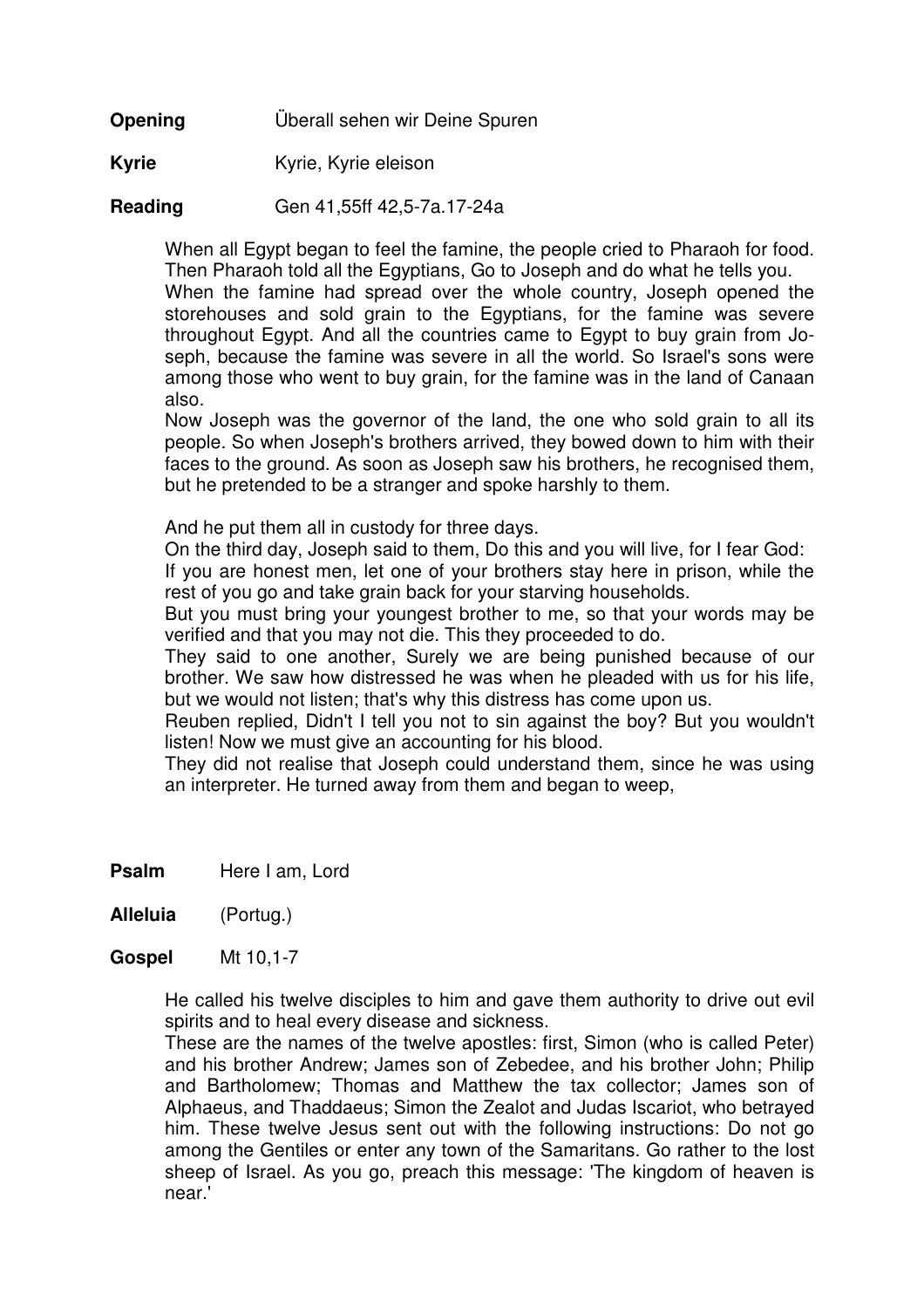## **Homily**

**Petitions** (We sing after every second petition)

- P God, our Father, today on the anniversary of our father's ordination, on the day the Father Symbol will be sent out on its world tour, we come to you as a family, here in the original shrine with our petitions and ask you:
- 1. May your kingdom come:

Strengthen our Holy Father and all our Bishops. May they become loyal shepherds of their herds.

2. May your kingdom come:

During this year of priests give your Church Holy priests who live out their vocation full of conviction.

3. May your kingdom come:

Open our hearts and minds to see the needs and challenges facing our society, our youth, family life and education.

In holy apostolic competition may we strive to loyally fulfil the mission of our father and Founder to be the power of love within the world and Church.

4. May your kingdom come:

Call many people from every nation to the covenant of love on our way to 2014. May the encounter with this Father Symbol become a time of reconciliation, of grace, of joy, of unity and love for all.

5. May your kingdom come:

May many people experience answers to all their prayers from the source of grace of the original shrine and from all shrines world wide.

We also give thanks for all our deceased Schoenstatt children who gave their all for our Marian mission.

#### 6. May your kingdom come:

Unite our international Schoenstatt Family in our father and founder and raise him to the honours of the altar.

### 7. May your kingdom come:

Please hear and answer all the prayers we carry quietly in our hearts.

P.

God, our Father please answer all our prayers. Glory be joyfully given to the Father through Christ with Mary, highly praised, in the Holy Spirit full of splendour from the universe now and in all eternity. Amen

### **Offertory Procesion**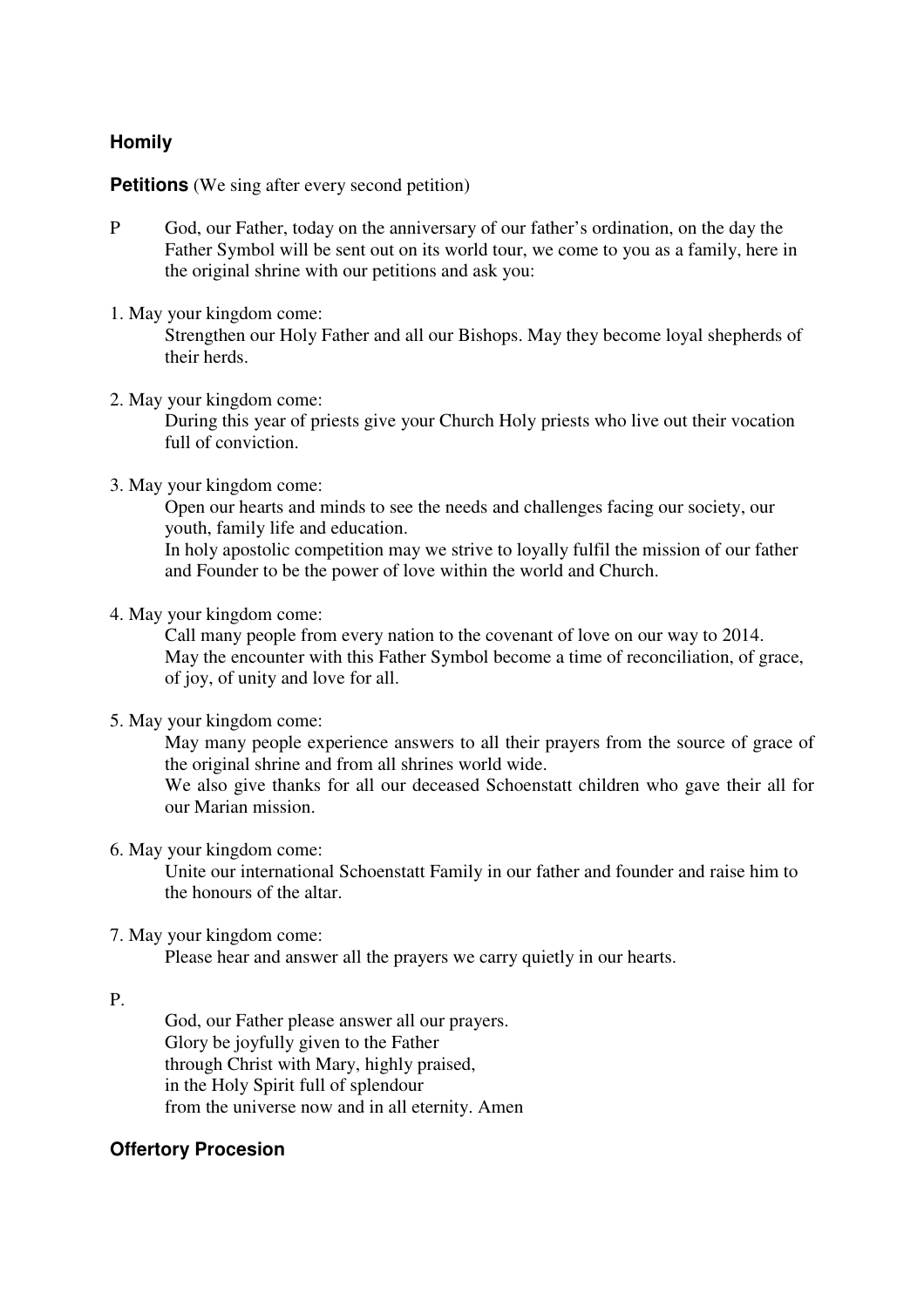- 1 Out of gratitude we bring our bouquet of flowers for the stream of graces flowing to and from this source of grace to all the countries of America. "Through this Nazareth for homeless times God wants to prepare salvation for families and mercifully bestow everyday sanctity on those whose dedicate themselves to Schoenstatt."
- 2 Out of gratitude we bring our bouquet of flowers for the stream of graces flowing to and from this source of grace to all the countries of Europe. "Mother, let Christ shine in us more brightly and join us together in holy community, always ready for the sacrifices our holy mission may demand of us."
- 3 Out of gratitude we bring our bouquet of flowers for the stream of graces flowing to and from this source of grace to all the countries of Africa. . "We want to mirror ourselves in your image and seal our covenant of love anew. Make us, your instruments, like you in everything and through us build Schoenstatt everywhere."
- 4 Out of gratitude we bring our bouquet of flowers for the stream of graces flowing to and from this source of grace to all the countries of Asia. "In this light of faith let me see how Father's love wished to accompany me today. Let loyally to our mission be my thanksgiving for the boundless gifts he has showered on me in love."
- 5 Out of gratitude we bring our bouquet of flowers for the stream of graces flowing to and from this source of grace to all the countries of Australia. ", With jubilation we unite all the praise which burns like flames of love through all creation. Blessed Trinity, we bring it to you and to your altar in Jesus and Mary forevermore."
- 6 We bring a stole belonging to our father and founder out of gratitude for his priestly service and example. We also give thanks for all our priest's communities. "Make of them a strong Tower of David, your loyal legion in earthly battle, standing close to the Redeemer of the world and going with him the ways of the Father in the Holy Spirit."
- 7 We bring the Father Symbol. May its world tour bring blessing upon the entire international Schoenstatt Family. "Increase the numbers and depth of our family and use us as your instrument forever.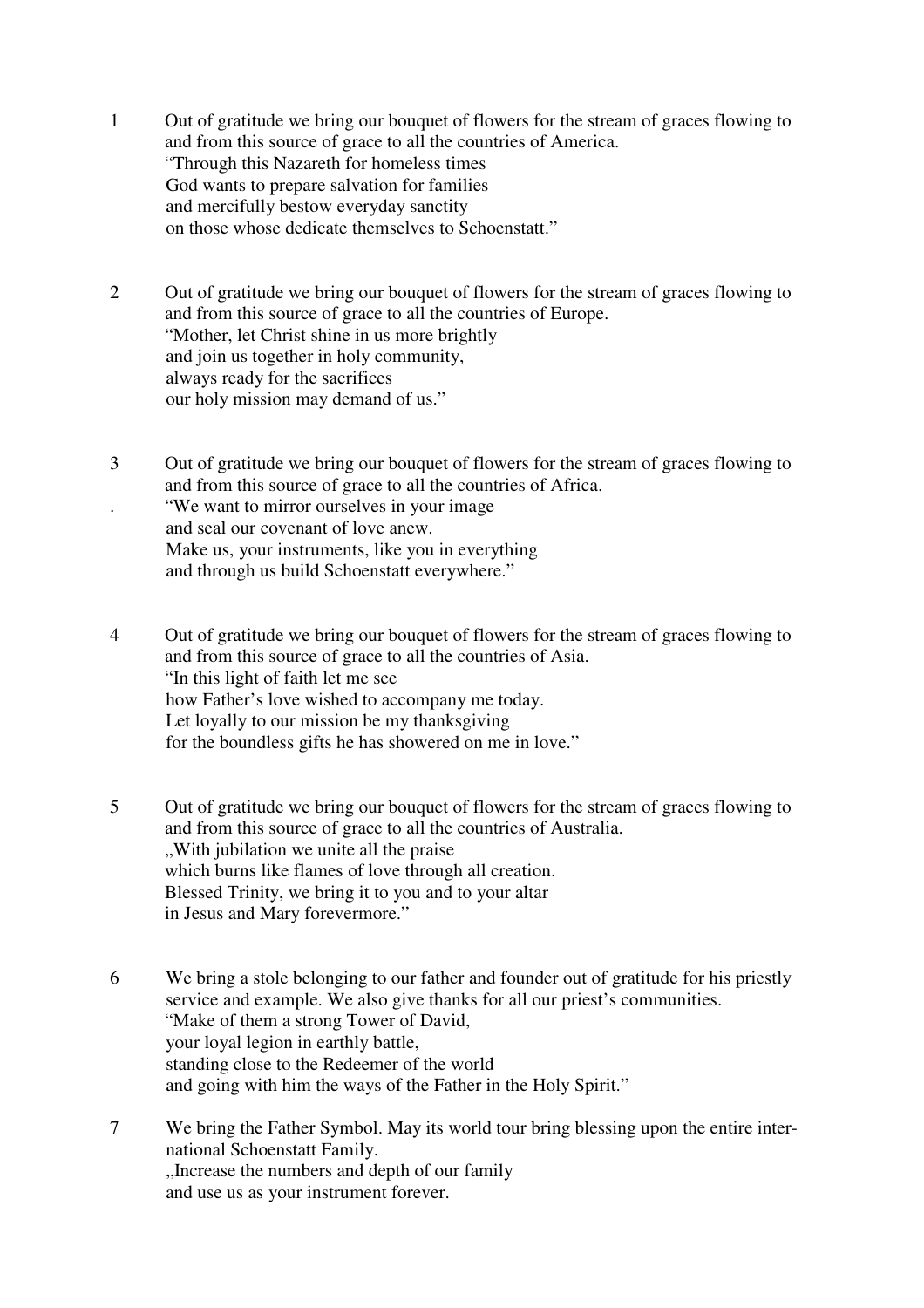|                     |                                                                                                                                                                                                                                                                                                            | May we fulfil the great mission which you have implored for us<br>in accordance with the Father's will.                                                                                       |      |
|---------------------|------------------------------------------------------------------------------------------------------------------------------------------------------------------------------------------------------------------------------------------------------------------------------------------------------------|-----------------------------------------------------------------------------------------------------------------------------------------------------------------------------------------------|------|
| 8                   | We bring the jar with all our contributions for a blessed world tour for the Father<br>Symbol.<br>"You will bring them all victoriously home to the Father,<br>so that they can sing hymns to the Lamb.<br>I firmly believe that no one will be lost<br>who remains faithful to the covenant out of love." |                                                                                                                                                                                               |      |
| 9                   |                                                                                                                                                                                                                                                                                                            | We bring ourselves to the altar in the symbol of bread and wine.<br>"Eternal Father, may the gifts we bring to the altar<br>tell you on our behalf<br>that we have nothing which is our own." |      |
| <b>Instrumental</b> |                                                                                                                                                                                                                                                                                                            | Tú has venido a la orilla Instrumental                                                                                                                                                        |      |
| <b>Sanctus</b>      |                                                                                                                                                                                                                                                                                                            | Santo, santo, santo es el Señor                                                                                                                                                               | F 24 |
| <b>Agnus Dei</b>    |                                                                                                                                                                                                                                                                                                            | Lamb of God                                                                                                                                                                                   |      |
|                     | <b>Communion</b>                                                                                                                                                                                                                                                                                           | Instrumental                                                                                                                                                                                  |      |
| <b>After</b>        | <b>Communion</b>                                                                                                                                                                                                                                                                                           | Jesus Christ, you are my life                                                                                                                                                                 |      |

### **Commissioning**

- P My dear Schoenstatt Family, Representatives from our international movement from all continents and many nations have gathered here at the original shrine to send the Father Symbol on its world tour with the blessing from the original shrine.
- Sp1 "We are at a very decisive moment in the history of Schoenstatt."

(cf. 31st. May 1949)

- Sp2 "Our community should not just be a community of ideas but a community of life."
- Sp1  $\ldots$ , We have come to give and receive." cf. 31<sup>st</sup>. May 1949
- Sp2 Do not worry about the fulfilment of your desire. Ego diligentes me diligo. I love those who Love me. This love will and must bring about an intense and humble mis sion consciousness and confidence in the victory, zealous work for … our family, and enlightened and effective contributions to the capital of grace. That is our task." (101 Second Founding Document p.77)
- P We bless this Father Symbol with the blessing from the original shrine in order to send it on its world tour.

+ Blessing